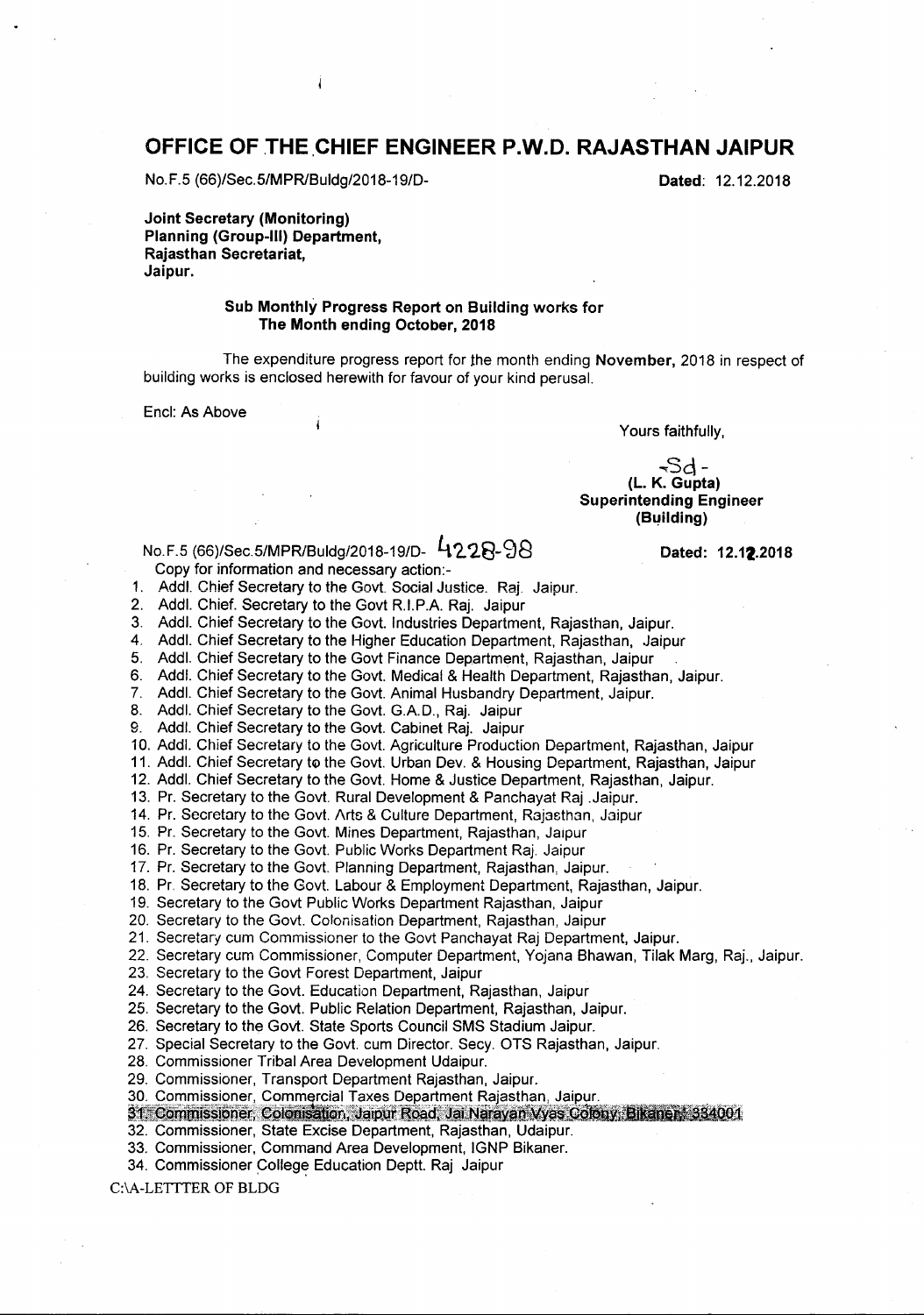- 35. Chief Town Planner, Rajasthan, Jaipur.
- 36. Financial Advisor, Directorate Medical & Health, Jaipur.

4

- 37. Dy. Secretary, to the Govt. Finance cum Budget Officer Finance Deptt. Raj. Jaipur.
- 38. Dy. Secretary to the Govt. Tribal Area Development Rajasthan, Jaipur.
- 39. Director, General of police Department, Rajasthan, Jaipur.
- 40. Director, Family Welfare Department, Raj. Jaipur.
- 41. Director, Economics & Statistics Department, Rajasthan, Jaipur.
- 42. Director, Medical& Health Deptt. Raj. Jaipur.
- 43. Director, Agriculture Deptt. Raj. Jaipur.
- 44. Director, Horticulture Deptt. Raj. Jaipur.
- 45. Director, Public Relation Department, Rajasthan, Jaipur.
- 46. Director, Stationary & Printing Deptt. Raj. Jaipur.
- 47. Director, Animal Husbandry, Raj. Jaipur.
- 48. Director, Mines & Geology Department Rajasthan Udaipur.
- 49. Director, Technical Education Department Rajasthan Jodhpur.
- 50. Director, (Training) Technical Education Department Rajasthan Jodhpur.
- 51. Director, Ayurved Department, Ajmer.
- 52. Director, Employment Department Rajasthan, Jaipur.
- 53. Director, Social Welfare Department, Rajasthan, Jaipur.
- 54. Director, Archaeology & Museum Department, Rajasthan, Jaipur.
- 55. Director, Arabic & Persian Research Institute Rajasthan, .Jaipur.
- 56. Director, Abhiyojan 84 Food Building Raj. Secretariat Jaipur.
- 57. Director, Treasury and Account Raj. Jaipur.
- 58. Director, Science and Technology 504 4<sup>th</sup> Floor, Mini Secretariat Bani park
- 59. Director, Homoeopathy Chikitsa Vibhag, Ayush Bhawan, Sector-26 Near Circle, Pratapnagar, Jaipur.
- 60. Director, Specially able persons Deptt, Jamana Lal Bajaj Marg C-scheme Jaipur.
- 61. Research Officer Sanjeev Sharma, Science Park, Shastri Nagar, Jaipur
- 62. Dy. Secy. cum Director, Directorate of Information & Technology, Tilak Marg, Raj. Jaipur
- 63. Registrar, Rajasthan High court Jaipur / Jodhpur.
- 64. Registrar, Revenue Board Ajmer.
- 65. Chief conservator Forest Deptt. Rajasthan, Jaipur
- 66. Inspector, General Prison Department Rajasthan, Jaipur.
- 67. Principal Medical College Jaipur/Jodhpur/Ajmer/Udaipur/Bikaner/Kota.
- 68. PA to CE/CE (P&M) /SE(Bldg) /FAO PWD Rajasthan, Jaipur.
- 69. Chief Engineer, State Ground water Board Rajasthan, Jaipur.
- 70. Add. Chief Engineer, PWD Zone Jaipur-IIJaipur *-II/Ajmer/Jodhpurl* Udaipur/Kota/Bikaner IBharatpur with request to pay special attention to expedite the works for Budget head *I* department where less expenditure has incurred despite sufficient budget *Iloc* provisions ..
- 71. Joint Secretary Law Department, Rajasthan Secretariat, Jaipur.
- 72. Deputy Director, Primary Education Deptt, Bikaner.
- 73. Deputy Director, Secondary Education Deptt. Bikaner.
- 74. Director, Revenue Research & Training Institute Ajmer.
- 75. Additional food commissioner Food and Civil Supply Deptt. Food Building Raj. Secretariate, Jaipur.
- 76, Additional Registrar (Processing), Co-operative Deptt., Nehru Sahakar Bhawan Bias Godam Jaipur.
- 77. Registrar, Karmic Vibhag Gr.-C, Rajasthan Secretariat Jaipur .(DOP)
- 78. D.G. Civil Defence & Home Guard, Jalab Chok Rajasthan Jaipur
- ~ Joint Director (IT), CE PWD Jaipur for uploadingon PWD Website.

 $(L, K, Gupta)$   $\bigcup$ Superintending Engineer  $\leftarrow \vee \nu$ (Building)

#### C:\A-LETITER OF BLDG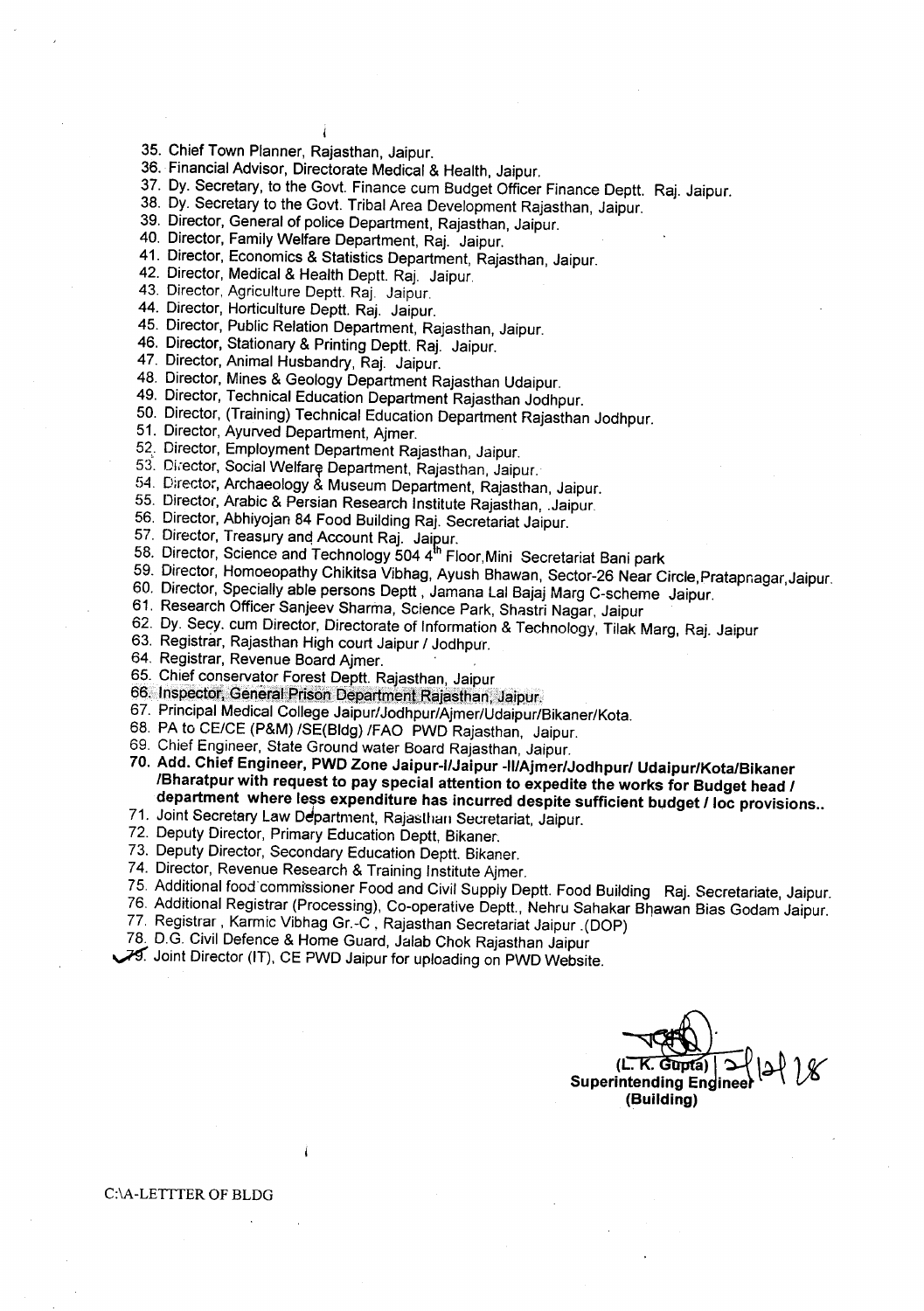## **MONTHLY EXPENDITURE ON BUILDING WORKS DURING THE MONTI-' NOVEMBER 2018 & UPTO THE MONTH ENDING NOVEMBER** 2018 INCLUDING 13% **PRORATA CHARGES.**

ă

|               | Rs. In Lakh                                               |                           |                 |                       |                       |                         |                            |                         |
|---------------|-----------------------------------------------------------|---------------------------|-----------------|-----------------------|-----------------------|-------------------------|----------------------------|-------------------------|
| S.N.          | <b>HEAD</b>                                               | Budget code               | B.E.<br>2018-19 | Amount of<br>Head for | Exp Up to<br>Previous | Expendi<br>ture During  | Expenditure<br>Up to Month | % Of Exp<br>As Per B.E. |
|               |                                                           |                           | (State          | PWD/DDO               | Month                 | Nov.,                   | ending                     | Authorised              |
|               |                                                           |                           | Fund+CA)        | 2018-19               |                       | 2018                    | November -<br>2018         | to DDO                  |
| $\mathbf{1}$  | $\overline{2}$                                            | 3                         | 4               | 5                     | 6                     | $\overline{\mathbf{r}}$ | 8                          | 9                       |
| А.            | <b>STATE-FUND</b>                                         |                           |                 |                       |                       |                         |                            |                         |
| 1.0           | 2059-PUBLIC WORKS (STATE FUND)                            |                           |                 |                       |                       |                         |                            |                         |
| 1.1           | PANCHAYAT RAJ DEPTT.                                      | 2059-80-051-(12)-[00]-16  | 44.18           | 0.00                  | 0.001                 | 0.00                    | 0.001                      | 0.00                    |
| 1.2           | <b>MECHINE &amp; EQUIPMENT</b>                            | 2059-80-052-(01)-[02]-22  | 15.00           | 3.75                  | 3.08                  | 0.00                    | 3.08                       | 20.53                   |
| 1.3           | <b>GEN. MAINTENANCE &amp; REPAIRS</b>                     | 2059-80-053-(01)-(01)-21  | 2000.00         | 934.35                | 1168.81               | 67.98                   | 1236.79                    | 61.84                   |
| 1.4           | <b>SECONDARY EDU.(2)</b>                                  | 2059-80-053-(02)-[02]-21  | 10.00           | 0.00                  | 1.67                  | 0.00                    | 1.67                       | 16.70                   |
| 1.5           | <b>REGISTRAR REVENUE BOARD</b>                            | 2059-80-053-(04)-[00]-21  | 500.00          | 125.00                | 46.82                 | 7.85                    | 54.67                      | 10.93                   |
| 1.6           | JAIL DEPTT.                                               | 2059-80-053-(06)-[00]-21  | 1100.00         | 275.00                | 201.94                | 24.01                   | 225.95                     | 20.54                   |
| 1.7           | RAJ. RESEARCH & TAINNING INS.                             | 2059-80-053-(07)-[00]-21  | 90.00           | 22.50                 | 14.23                 | 4.46                    | 18.69                      | 20.77                   |
| 1.8           | <b>MEDICAL &amp; HEALTH</b>                               | 2059-80-053-(08)-[00]-21  | 500.00          | 125.00                | 0.00                  | 0.00                    | 0.00                       | 0.00                    |
| 1.9           | AYURVED                                                   | 2059-80-053-(09)-[00]-21  | 20.00           | 5.00                  | 0.00                  | 0.00                    | 0.00                       | 0.00                    |
| 1.10          | COMMERCIAL TAXES BUILDING                                 | 2059-80-053-(10)-[00]-21  | 278.34          | 69.59                 | 11.93                 | 0.03                    | 11.96                      | 4.30                    |
| 1.11          | STATE EXCISE DEPTT. UDPR                                  | 2059-80-053-(11)-[00]-21  | 2.00            | 0.50                  | 0.00                  | 0.00                    | 0.00                       | 0.00                    |
| 1.12          | <b>POLICE ADMINSTRATIVE BIDGS</b>                         | 2059-80-053-(12)-[00]-21  | 1450.00         | 262.50                | 346.81                | 54.83                   | 401.64                     | 27.70                   |
| 1.13'         | SANKRIT EDUCATION DEPTT.                                  | 2059-80-053-(14)-[00]-21  | 0.01            | 0.00                  | 0.00                  | 0.00                    | 0.00                       | 0.00                    |
| 1.14          | <b>STATIONARY &amp; PRINTING</b>                          | 2059-80-053-(17)-[00]-21  | 56.87           | 14.22                 | 0.00                  | 0.00                    | 0.00                       | 0.00                    |
| 1.15          | TREASURY & ACCOUNT DEPTT.                                 | 2059-80-053-(19)-[00]-21  | 70.00           | 17.50                 | 14.43                 | 0.00                    | 14.43                      | 20.61                   |
| 1.16          | <b>MOBILE SURGICAL UNIT</b>                               | 2059-80-053-(20)-[00]-21  | 1.00            | 0.25                  | 0.00                  | 0.00                    | 0.00                       | 0.00                    |
| 1.17          | KARMIC VIBHAG SACHIWALAY (DOP)                            | 2059-80-053-(21)-[00]-21  | 350.00          | 87.50                 | 134.63                | 14.15                   | 148.78                     | 42.51                   |
| 1.18          | LAND SETTLEMENT DEPTT.(23)                                | 2059-80-053-(23)-[00]-21  | 36.00           | 9.00                  | 0.00                  | 0.00                    | 0.00                       | 0.00                    |
| 1.19          | PENSION DEPTT.                                            | 2059-80-053-(26)-[00]-21  | 10.00           | 2.50                  | 0.73                  | 0.52                    | 1.25                       | 12.50                   |
| 1.20          | MINES & GEOLOGY                                           | 2059-80-053-(29)-[00]-21  | 50.00           | 12.50                 | 23.79                 | 0.00                    | 23.79                      | 47.58                   |
| 1.21          | <b>ELECTION DEPTT.</b>                                    | 2059-80-053-(30)-[00]-21  | 2.00            | 1.50                  | 0.00                  | 0.00                    | 0.00                       | 0.00                    |
| 1.22          | ANTI CORRUPTION DEPTT.                                    | 2059-80-053-(31)-[00]-21  | 15.00           | 3.75                  | 7.04                  | 0.00                    | 7.04                       |                         |
|               | 1.23 GAD (HQ & ZONE)                                      | 2059-80-053-(34)-[01]-21  | 140.00          | 35.00                 | 28.72                 | 7.93                    |                            | 46.93                   |
|               | <b>TOTAL: 2059 (SF)</b>                                   |                           | 6740.40         | 2006.91               |                       |                         | 36.65                      | 26.18                   |
| 2.0           | 2216-HOUSING RENTAL RESIDENTIAL BUILD (STATE FUND)        |                           |                 |                       | 2004.63               | 173.83                  | 2186.39                    | 32.44                   |
| 2.1           | RAJ BHAWAN.MINISTER & H C JUDGES 2216-05-053-(01)-[05]-21 |                           | 350.00          | 87.50                 | 206.33                | 4.20                    | 210.53                     | 60.15                   |
| 2.2           | V - VI TYPE QUARTERS                                      | 2216-05-053-(01)-[07]-21  | 600.00          | 150.00                | 348.62                | 26.78                   | 375.40                     | 62.57                   |
| 2.3           | $ I - I$ i TYPE QUARTER $(T)$                             | 2216-05-053-(01)-[08])-21 | 450.00          | 112.50                | 284.32                | 13.24                   | 297.56                     | 66.12                   |
| $2.4^{\circ}$ | <b>ITT-TV TYPE QUARTER</b>                                | 2216-05-053-(01)-[09]-21  | 650.00          | 162.50                | 382.76                | 21.41                   | 404.17                     | 62.18                   |
| 2.5           | <b>JUDICIAL QUARTERS</b>                                  | 2216-05-053-(02)-[02]-21  | 730.00          | 182.50                | 193.01                | 29.49                   | 222.50                     | 30.48                   |
| 2.6           | PARLIYAMENT-03                                            | 2216-05-053-(03)-[02]-21  | 50.00           | 12.50                 | 0.00                  | 0.00                    | 0.00                       | 0.00                    |
| 2.7           | RESIDENTIAL QTRS OF ASSEMBLY                              | 2216-05-053-(06)-[00]-21  | 5.00            | 1.25                  | 0.99                  | 0.00                    | 0.99                       | 19.80                   |
| 2.8           | REGISTRAR REVENUE BOARD                                   | 2216-05-053-(07)-[00]-21  | 150.00          | 37.50                 | 18.40                 | 7.32                    | 25.72                      | 17.15                   |
| 2.9           | <b>RESIDENTIAL POLICE</b>                                 | 2216-05-053-(08)-[00]-21  | 1450.00         | 362.50                | 138.92                | 0.00                    | 138.92                     | 9.58                    |
|               | 2.10 FURNISHING MATERIAL                                  | 2216-05-800-(02)-[01]-18  | 50.00           | 12.50                 | 29.04                 | 4.23                    | 33.27                      | 66.54                   |
|               | TOTAL:-2216 (SF)                                          |                           | 4485.00         | 1121.25               | 1602.39               | 106.67                  | 1709.06                    | 38.11                   |
| 3.0           | 4055-POLICE HOUSING (STATE FUND)                          |                           |                 |                       |                       |                         |                            |                         |
| 3.1           | <b>POLICE RESIDENTIAL BLDGS</b>                           | 4055-00-211-(02)-[90]-17  | 4395.95         | 1098.99               | 2224.76               | 134.05                  | 2358.81                    | 53.66                   |
| 3.2           | TAD POLICE RESIDENTIAL BLDGS                              | 4055-00-789-(02)-[90]-17  | 1605.48         | 0.00                  | 0.00                  | 0.00                    | 0.00                       | 0.00                    |
| 3.3           | <b>S.C. POLICE RESIDENTIAL BLDGS</b>                      | 4055-00-796-(02)-[90]-17  | 1500.00         | 0.00                  | 0.00                  | 0.00                    | 0.00                       | 0.00                    |
|               | <b>TOTAL: 4055</b><br>(SF)                                |                           | 7501.43         | 1098.99               | 2224.76               | 134.05                  | 2358.81                    | 31.44                   |
| 4.0           | 4059-PUBLIC WORKS (STATE+CENTRAL ASSISTANCE)              |                           |                 |                       |                       |                         |                            |                         |
| 4.1           | LAND REVENUE                                              | 4059-80-051-(01)-[01]-17  | 4270.87         | 1067.71               | 1706.30               | 46.16                   | 1752.46                    | 41.03                   |
| 4.2           | LAND REVENUE TRAIN & RES. INS.I                           | 4059-80-051-(01)-[04]-17  | 77.00           | 19.26                 | 13.05                 | 14.46                   | 27.52                      | 35.73                   |
|               | 4.3 G.A.BUILDING (02)                                     | 4059-80-051-(02)-[01]-17  | 1705.51         | 426.39                | 646.98                | 39.09                   | 686.07                     | 40.23                   |
| 4.4           | OTHER ADM.OF JUSTICE-03-03 (SF)                           | 4059-80-051-(03)-[03]-17  | 9690.07         | 1107.22               | 2069.37               | 63.04                   | 2132.41                    | 22.01                   |

 $\overline{\phantom{a}}$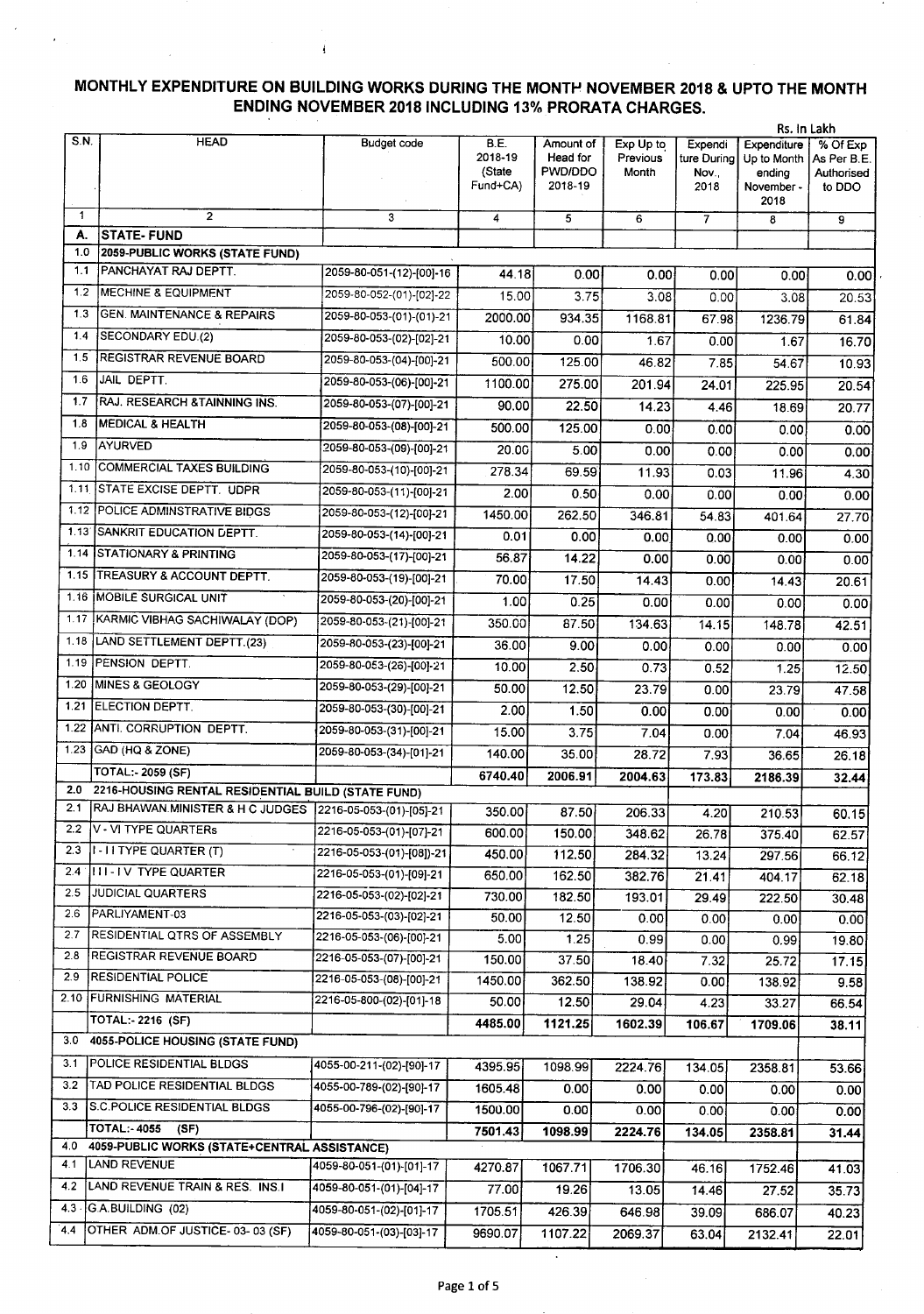| <b>S.N.</b> | <b>HEAD</b>                                      | Budget code              | <b>B.E.</b><br>2018-19<br>State <sup>®</sup><br>Fund+CA) | Amount of<br>Head for<br>PWD/DDO<br>2018-19 | Exp Up to<br>Previous<br>Month | Expendi<br>ture During<br>Nov.,<br>2018 | Expenditure<br>Up to Month<br>ending<br>November -<br>2018 | % Of Exp<br>As Per B.E.<br>Authorised<br>to DDO |
|-------------|--------------------------------------------------|--------------------------|----------------------------------------------------------|---------------------------------------------|--------------------------------|-----------------------------------------|------------------------------------------------------------|-------------------------------------------------|
| 1           | $\overline{c}$                                   | 3                        | 4                                                        | 5                                           | 6                              | 7                                       | 8                                                          | 9                                               |
| 4.5         | OTHER ADM OF JUSTICE-03-03 (CA)                  | 4059-80-051-(03)-[03]-17 | 5261.21                                                  | 0.00                                        | 1232.82                        | 137.85                                  | 1370.67                                                    | 26.05                                           |
| 4.6         | GRAM NAYALAY 03 (04)                             | 4059-80-051-(03)-[04]-17 | 5.18                                                     | 0.00                                        | 4.83                           | 0.00                                    | 4.83                                                       | 93.15                                           |
| 4.7         | JUDICIAL ADM. DEPTT.                             | 4059-80-051-(03)-[05]-16 | 707.96                                                   | 0.00                                        | 0.00                           | 0.00                                    | 0.00                                                       | 0.00                                            |
| $-4.8$      | <b>JAILS ADMINISTRATION BUILDING</b>             | 4059-80-051-(04)-[01]-17 | 2755.18                                                  | 688.79                                      | 290.49                         | 6.05                                    | 296.53                                                     | 10.76                                           |
| 4.9         | POLICE ADM. BUILDING                             | 4059-80-051-(05)-[01]-17 | 3697.93                                                  | 924.49                                      | 731.01                         | 5.05                                    | 736.06                                                     | 19.90                                           |
| 4.10        | POLICE CIVIL DEFENCE                             | 4059-80-051-(05)-[02]-17 | 118.80                                                   | 0.00                                        | 0.00                           | 0.00                                    | 0.00                                                       | 0.00                                            |
| 4.11        | <b>POLICE MODERNISATION (SF)</b>                 | 4059-80-051-(06)-[00]-17 | 1000.00                                                  | 100.01                                      | 133.32                         | 0.01                                    | 133.33                                                     | 13.33                                           |
| 4.12        | POLICE MODERNISATION (CA)                        | 4059-80-051-(06)-[00]-17 | 600.00                                                   | 0.00                                        | 0.00                           | 0.00                                    | 0.00                                                       | 0.00                                            |
| 4.13        | <b>CO-OPERATIVE</b>                              | 4059-80-051-(07)-[01]-17 | 175.00                                                   | 0.00                                        | 0.00                           | 0.00                                    | 0.00                                                       | 0.00                                            |
| 4.14        | HOME PROSECUTION                                 | 4059-80-051-(08)-[00]-17 | 194.91                                                   | 48.73                                       | 81.39                          | 0.00                                    | 81.39                                                      | 41.76                                           |
| 4.15        | <b>STAMP &amp; REGISTRATION</b>                  | 4059-80-051-(13)-[00]-17 | 707.29                                                   | 0.00                                        | 198.59                         | 7.02                                    | 205.60                                                     | 29.07                                           |
| 4.16        | <b>STATE EXCISE DEPTT.</b>                       | 4059-80-051-(15)-[00]-17 | 1028.04<br>$\epsilon$                                    | 257.01                                      | 619.16                         | 35.39                                   | 654.55                                                     | 63.67                                           |
| 4.17        | PUBLIC WORKS 16                                  | 4059-80-051-(16)-[00]-17 | 224.76                                                   | 56.19                                       | 129.72                         | 1.02                                    | 130.74                                                     | 58.17                                           |
| 4.18        | <b>COMMERCIAL TAXES BUILDING</b>                 | 4059-80-051-(22)-[00]-17 | 5087.15                                                  | 0.00                                        | 156.76                         | 37.13                                   | 193.90                                                     | 3.81                                            |
| 4.19        | <b>FACTORY &amp; BOILERIES</b>                   | 4059-80-051-(25)-[00]-18 | 9.92                                                     | 2.54                                        | 3.18                           | 0.00                                    | 3.18                                                       | 32.00                                           |
| 4.20        | <b>EMPLOYMENT OFFICE BUILDING</b>                | 4059-80-051-(26)-[00]-17 | 283.28                                                   | 70.82                                       | 3.30                           | 0.00                                    | 3.30                                                       | 1.16                                            |
| 4.21        | VIDHAN SABHA SAMITTI ROOM RENO.                  | 4059-80-051-(27)-[00]-17 | 190.57                                                   | 47.64                                       | 0.00                           | 0.00                                    | 0.00                                                       | 0.00                                            |
| 4.22        | TRANSPORT DEPTT. TRAFFIC BUILD.                  | 4059-80-051-(29)-[01]-17 | 397.23                                                   | 297.92                                      | 70.06                          | 0.00                                    | 70.06                                                      | 17.64                                           |
| 4.23        | RAJ BHAWAN                                       | 4059-80-051-(30)-[00]-17 | 162.02                                                   | 40.51                                       | 29.53                          | 3.63                                    | 33.15                                                      | 20.46                                           |
| 4.24        | SJED (SOCIAL WELFARE DEPTT)                      | 4059-80-051-(31)-[00]-17 | 17.54                                                    | 8.77                                        | 8.69                           | 0.00                                    | 8.69                                                       | 49.54                                           |
| 4.25        | DOP (KARMIC VIBHAG SACHIWALAY)                   | 4059-80-051-(36)-[00]-17 | 595.62                                                   | 148.91                                      | 0.00                           | 0.00                                    | 0.00                                                       | 0.00                                            |
| 4.26        | <b>INFORMATION &amp; TECHNOLOGY</b>              | 4059-80-051-(40)-[00]-17 | 0.01                                                     | 0.00                                        | 0.00                           | 0.00                                    | 0.00                                                       | 0.00                                            |
| 4.27        | <b>ITREASURY &amp; ACCOUNT DEPTT</b>             | 4059-80-051-(42)-[00]-17 | 792.98                                                   | 198.25                                      | 430.62                         | 42.16                                   | 472.78                                                     | 59.62                                           |
| 4.28        | PENSION DEPTT.                                   | 4059-80-051-(46)-[00]-17 | 414.69                                                   | 95.76                                       | 198.30                         | 0.14                                    | 198.44                                                     | 47.85                                           |
| 4.29        | LAND SETTLEMENT DEPTT.                           | 4059-80-051-(52)-[00]-17 | 72.00                                                    | 18.00                                       | 1.76                           | 0.00                                    | 1.76                                                       | 2.45                                            |
| 4.30        | DIRECTORATE GAUPALAN                             | 4059-80-051-(54)-[00]-17 | 180.00                                                   | 45.00                                       | 29.20                          | 0.00                                    | 29.20                                                      | 16.22                                           |
| 4.31        | <b>FORENSIC SCIENCE LABORATORY</b>               | 4059-80-051-(55)-[00]-17 | 1000.00                                                  | 203.74                                      | 596.23                         | 0.00                                    | 596.23                                                     | 59.62                                           |
|             | 4.32 ANTI. CORRUPTION DEPTT. MODE                | 4059-80-051-(56)-[00]-17 | 192.50                                                   | 48.13                                       | 0.00                           | 0.00                                    | 0.00                                                       | 0.00                                            |
|             | 4.33 CONST BUILD. SUB-ORDI & MINIS.              | 4059-80-051-(57)-[01]-17 | 847.50                                                   | 0.00                                        | 0.00                           | 0.00                                    | 0.00                                                       | 0.00                                            |
|             | 4.34 GENERAL BUILD OF ELECTION DEPTT.            | 4059-80-051-(59)-[01]-17 | 2727 00                                                  | 68186                                       | 1572 97                        | 23.39                                   | 159636                                                     | 58.54                                           |
|             | 4.35 JAILS ADMINISTRATIVE BUILD                  | 4059-80-789-(01)-[02]-17 | 374.52                                                   | 93.63                                       | 0.11                           | 0.00                                    | 0.11                                                       | 0.03                                            |
|             | 4.36 CO-OPERATIVE S.C.                           | 4059-80-789-(02)-[00]-17 | 25.00                                                    | 0.00                                        | 0.00                           | 0.00.                                   | 0.00                                                       | 0.00                                            |
|             | 4.37 POLICE ADM. BUILDING S.C.                   | 4059-80-789-(03)-[02]-17 | 618.16                                                   | 154.36                                      | 166.95                         | 0.00                                    | 166.95                                                     | 27.01                                           |
| 4.38        | LAND REVENUE S.C.                                | 4059-80-789-(04)-[00]-17 | 1285.77                                                  | 321.44                                      | 376.69                         | 78.05                                   | 454 73                                                     | 35.37                                           |
|             | 4.39 PUBLIC WORKS S.C.                           | 4059-80-789-(05)-[00]-17 | 71.32                                                    | 17.83                                       | 9.83                           | 0.00                                    | 9.83                                                       | 13.78                                           |
|             | 4.40 TRANSPORT DEPTT.S.C.                        | 4059-80-789-(06)-[01]-17 | 100.10                                                   | 25.03                                       | 16.96                          | 0.00                                    | 16.96                                                      | 16.94                                           |
| 4.41        | CO-OPERATIVE T.A.D.                              | 4059-80-796-(01)-[01]-17 | 25.00                                                    | 0.00                                        | 0.00                           | 0.00                                    | 0.00                                                       | 0.00                                            |
|             | 4.42 TREASURY & ACCOUNT DEPTT T.A.D.             | 4059-80-796-(02)-[01]-17 | 35.00                                                    | 8.75                                        | 12.44                          | 4.51                                    | 16.95                                                      | 48.43                                           |
|             | 4.43 JJAILS ADM BUILD T.A.D.                     | 4059-80-796-(03)-[02]-17 | 2691.00                                                  | 672.76                                      | 0.00                           | 0.00                                    | 0.00                                                       | 0.00                                            |
| 4.44        | OTHER POLICE ADM. BUILDING T.A.D.                | 4059-80-796-(04)-[02]-17 | 633.88                                                   | 158.47                                      | 54.85                          | 1.68                                    | 56.53                                                      | 8.92                                            |
|             | 4.45 OTHER ADM OF JUSTICE T.A.D.(SF)             | 4059-80-796-(05)-[00]-17 | 1328.44                                                  | 332.11                                      | 377.69                         | 91.78                                   | 469.47                                                     | 35.34                                           |
|             | 4.46 OTHER ADM OF JUSTICE T.A.D.(CA)             | 4059-80-796-(05)-[00]-17 | 1169.08                                                  | 0.00                                        | 280.71                         | 113.00                                  | 393.71                                                     | 33.68                                           |
| 4.47        | STATE EXCISE DEPTT. T.A.D.                       | 4059-80-796-(06)-[00]-17 | 64.68                                                    | 16.17                                       | 15.98                          | 0.00                                    | 15.98                                                      | 24.70                                           |
|             | 4.48 LAND REVENUE T.A.D.                         | 4059-80-796-(07)-[00]-17 | 241.88                                                   | 60.47                                       | 152.29                         | 1.27                                    | 153.56                                                     | 63.49                                           |
|             | 4.49 PUBLIC WORKS T.A.D.                         | 4059-80-796-(08)-[00]-17 | 53.92                                                    | 13.48                                       | 18.18                          | 0.00                                    | 18.18                                                      | 33.72                                           |
|             | 4.50 TRANSPORT DEPTT. T.A.D.                     | 4059-80-796-(09)-[01]-17 | 75.64                                                    | 18.92                                       | 0.07                           | 0.00                                    | 0.07                                                       | 0.09                                            |
|             | TOTAL: - 4059 (SF)                               |                          | 53983.10                                                 | 8497.05                                     | 12440.38                       | 751.87                                  | 13192.25                                                   | 24.44                                           |
| 5.0         | 4070- OTHER ADMINISRATIVE BUILD.PLJ (STATE-FUND) |                          |                                                          |                                             |                                |                                         |                                                            |                                                 |
| 5.1         | <b>HCM RIPPA BUILDING</b><br>TOTAL: -4070 (SF)   | 4070-00-003-(01)-[90]-17 | 1772.29<br>1772.29                                       | 0.00<br>0.00                                | 277.88<br>277.88               | 7.54<br>7.54                            | 285.42<br>285.42                                           | 16.10<br>16.10                                  |
|             |                                                  |                          |                                                          |                                             |                                |                                         |                                                            |                                                 |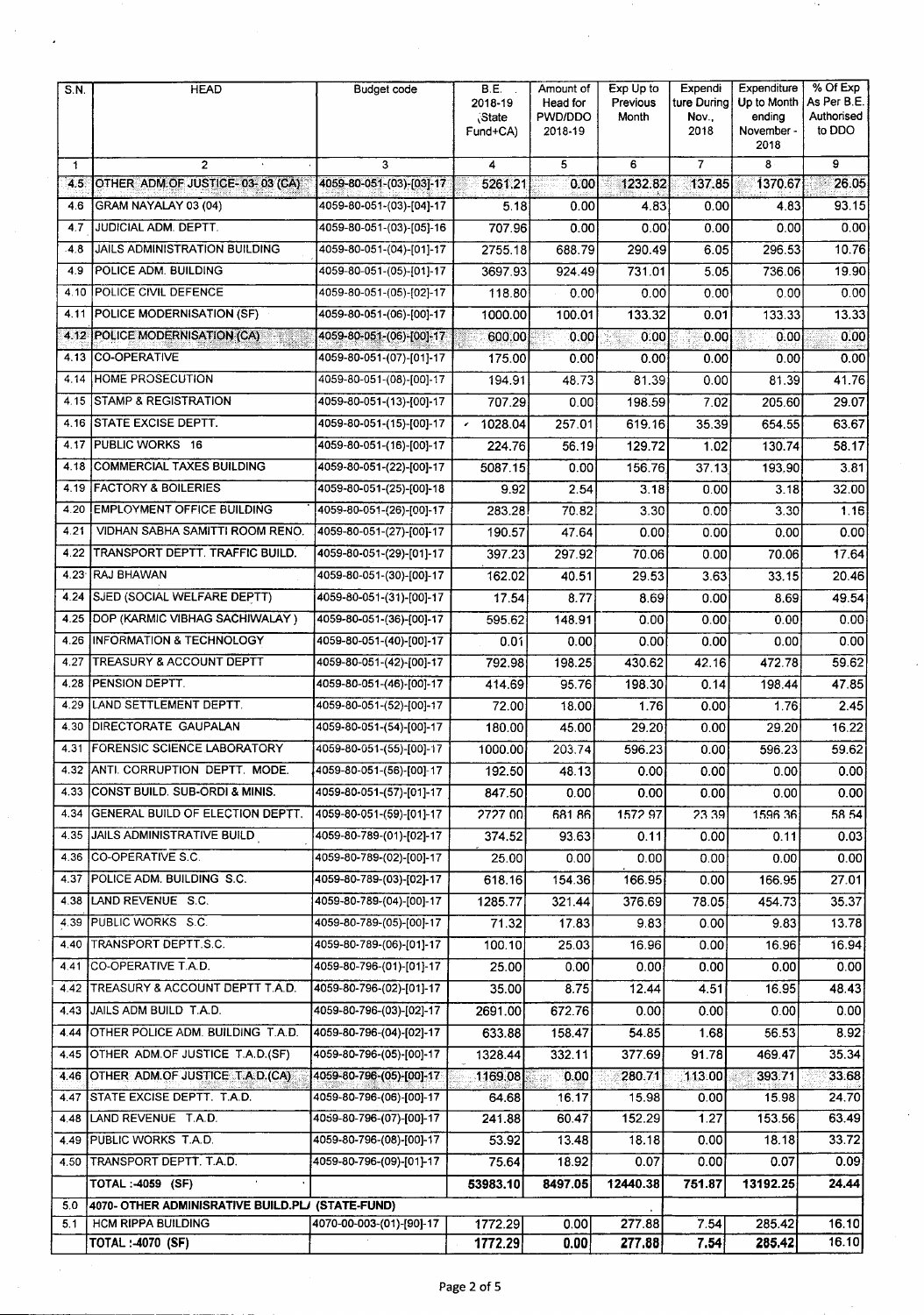### Page 3 of 5

 $\ddot{\phantom{0}}$ 

| S.N.        | <b>HEAD</b>                                                | <b>Budget code</b>       | B.E.<br>2018-19<br>(State<br>Fund+CA) | Amount of<br>Head for<br>PWD/DDO<br>2018-19 | Exp Up to<br>Previous<br>Month | Expendi<br>ture During<br>Nov.,<br>2018 | Expenditure<br>Up to Month<br>ending<br>November -<br>2018 | % Of Exp<br>As Per B.E.<br>Authorised<br>to DDO |
|-------------|------------------------------------------------------------|--------------------------|---------------------------------------|---------------------------------------------|--------------------------------|-----------------------------------------|------------------------------------------------------------|-------------------------------------------------|
| $\mathbf 1$ | $\overline{2}$                                             | 3                        | 4                                     | 5                                           | 6                              | $\overline{7}$                          | 8                                                          | 9                                               |
| 6.0         | 4202-EDUCATION (STATE+CENTRAL ASSISTANCE)                  |                          |                                       |                                             |                                |                                         |                                                            |                                                 |
| 6.1         | <b>SECONDARY EDUCATION</b>                                 | 4202-01-202-(01)-[90]-17 | 934.15                                | 233.54                                      | 49.39                          | 2.26                                    | 51.65                                                      | 5.53                                            |
| 6.2         | UNIVERSITY & OTHER HIGHER EDU                              | 4202-01-203-(01)-[90]-17 | 3696.00                               | 924.00                                      | 2258.90                        | 98.10                                   | 2357.00                                                    | 63.77                                           |
| 6.3         | SANSKRIT HIGHER EDU                                        | 4202-01-203-(06)-[01]-17 | 385.00                                | 0.00                                        | 0.00                           | 0.00                                    | 0.00                                                       | 0.00                                            |
| 6.4         | COLLEGE EDU S.C                                            | 4202-01-789-(02)-[90]-17 | 1516.00                               | 0.00                                        | 778.52                         | 76.84                                   | 855.36                                                     | 56.42                                           |
| 6.5         | <b>COLLEGE EDU</b><br>T.A.D.                               | 4202-01-796-(02)-[90]-17 | 788.00                                | 0.00                                        | 485.47                         | 0.00                                    | 485.47                                                     | 61.61                                           |
| 6.6         | POLY TECHNIC                                               | 4202-02-104-(01)-[90]-17 | 21.00                                 | 0.00                                        | 0.00                           | 2.99                                    | 2.99                                                       | 14.26                                           |
| 6.7         | POLY TECHNICAL EDU.S.C. (SF)                               | 4202-02-789-(01)-[00]-17 | 358.33                                | 0.00                                        | 0.00                           | 0.00                                    | 0.00                                                       | 0.00                                            |
| 6.8         | POLY TECHNICAL EDU.S.C. (CA)                               | 4202-02-789-(01)-[00]-17 | 238.83                                | 0.00                                        | 0.00<br>B)                     | 0.00                                    | 0.00                                                       | 0.00                                            |
| 6.9         | S. C. POLY TECHNIC                                         | 4202-02-789-(02)-[00]-17 | 0.01                                  | 0.00                                        | 0.00                           | 0.00                                    | 0.00                                                       | 0.00                                            |
| 6.10        | <b>IS.C.POLY TECHNIC WOMEN S.C.</b>                        | 4202-02-789-(03)-[00]-17 | 270.21                                | 0.00                                        | 87.51                          | 0.00                                    | 87.51                                                      | 32.38                                           |
| 6.11        | TEC. EDU. JODHPUR HOSTEL BUILDING 4202-02-789-(04)-[00]-17 |                          | 10.00                                 | 0.00                                        | 3.77                           | 0.00                                    | 3.77                                                       | 37.74                                           |
| 6.12        | TECHNICAL EDU DEPTT. TAD (SF)                              | 4202-02-796-(01)-[00]-17 | 29.30                                 | 0.00                                        | 22.09                          | 0.00                                    | 22.09                                                      | 75.40                                           |
| 6.13        | TECHNICAL EDU DEPTT. TAD (CA)                              | 4202-02-796-(01)-[00]-17 | 9.75                                  | 0.00                                        | 0.00                           | 0.00                                    | 색<br>0.00                                                  | 0.00                                            |
|             | 6.14 N.C.C. - SC                                           | 4202-03-789-(02)-[01]-17 | 27.70                                 | 0.00                                        | 0.00                           | 0.00                                    | 0.00                                                       | 0.00                                            |
|             | 6.15 N.C.C.-TAD                                            | 4202-03-796-(02)-[01]-17 | 24.97                                 | 0.00                                        | 0.00                           | 0.00                                    | 0.00                                                       | 0.00                                            |
|             | TOTAL: -4202 (SF)                                          |                          | 8309.25                               | 1157.54                                     | 3685.66                        | 180.19                                  | 3865.85                                                    | 46.52                                           |
| 7.0         | 4210-MEDICAL (STATE-FUND)                                  |                          |                                       |                                             |                                |                                         |                                                            |                                                 |
| 7.1         | AYURVEDIC HOSPITAL RASAYAN SHALA 4210-01-110-(01)-[90]-17  |                          | 81.25                                 | 20.32                                       | 0.57                           | 0.00                                    | 0.57                                                       | 0.00                                            |
| 7.2         | ALLOPATHY MEDICAL RELIE (01) 05                            | 4210-01-110-(05)-[90]-17 | 0.01                                  | 0.00                                        | 0.00                           | 0.00                                    | 0.00                                                       | 0.00                                            |
| 7.3         | <b>HOMOEOPATHY</b>                                         | 4210-01-110-(08)-[90]-17 | 50.00                                 | 12.50                                       | 14.61                          | 0.00                                    | 14.61                                                      | 29.22                                           |
| 7.4         | ALLOPATHY MEDICAL MOD URBAN                                | 4210-01-800-(01)-[90]-28 | 0.01                                  | 0.00                                        | 0.00                           | 0.00                                    | 0.00                                                       | 0.00                                            |
| 7.5         | PRIMARY HEALTH CENTRE                                      | 4210-01-103-(01)-[90]-17 | 0.01                                  | 0.00                                        | 0.00                           | 0.00                                    | 0.00                                                       | 0.00                                            |
| 7.6         | COMMUNITY HEALTH CENTRE                                    | 4210-02-104-(01)-[90]-17 | 0.01                                  | 0.00                                        | 0.00                           | 0.00                                    | 0.00                                                       | 0.00                                            |
| 7.7         | <b>MEDICAL EDU. BUILDING</b>                               | 4210-03-001-(01)-[90]-17 | 10.00                                 | 0.00                                        | 0.00                           | 0.00                                    | 0.00                                                       | 0.00                                            |
| 7.8         | AYURVED MEDICAL EDU. UDAIPUR                               | 4210-03-101-(01)-[90]-17 | 36.72                                 | 0.00                                        | 0.00                           | 0.00                                    | 0.00                                                       | 0.00                                            |
|             | <b>MEDICAL EDUCATION</b>                                   |                          |                                       |                                             |                                |                                         |                                                            |                                                 |
| 7.9         | MEDICAL COLLEGE JAIPUR                                     | 4210-03-105-(01)-[90]-17 | 3046.24                               | 761.56                                      | 372.09                         | 51.09                                   | 423.17                                                     | 13.89                                           |
| 7.10        | MEDICAL COLLEGE BIKANER                                    | 4210-03-105-(02)-[90]-17 | 927.00                                | 231.75                                      | 830.66                         | 5.47                                    | 836.13                                                     | 90.20                                           |
|             | 7.11 MEDICAL COLLEGE UDAIPUR                               | 4210-03-105-(03)-[90]-17 | 1211.86                               | 302.96                                      | 689.05                         | 6.38                                    | 695.44                                                     | 57.39                                           |
|             | 7.12 MEDICAL COLLEGE AJMER                                 | 4210-03-105-(04)-[90]-17 | 864.00                                | 216.00                                      | 5.25                           | 0.81                                    | 6.07                                                       | 0.70                                            |
|             | 7.13 MEDICAL COLLEGE JODHPUR                               | 1210 03 105 (05) [00] 17 | 780.24                                | 195.06                                      | 393.32                         | 62.05                                   | 455.37                                                     | 58.36                                           |
|             | 7.14 MEDICAL COLLEGE KOTA                                  | 4210-03-105-(06)-[90]-17 | 873.00                                | 218.25                                      | 339.11                         | 0.40                                    | 339.51                                                     | 38.89                                           |
| 7.15        | S.C.MEDICAL EDU JAIPUR                                     | 4210-03-789-(01)-[01]-17 | 692.25                                | 0.00                                        | 0.00                           | 0.00                                    | 0.00                                                       | 0.00                                            |
|             | 7.16 T.A.D. MEDICAL EDU JAIPUR                             | 4210-03-796-(01)-[01]-17 | 157.51                                | 0.00                                        | 0.00                           | 0.00                                    | 0.00                                                       | 0.00                                            |
| 7.17        | T.A.D. MEDICAL EDU. UDAIPUR                                | 4210-03-796-(01)-[02]-17 | 400.00                                | 0.00                                        | 0.00                           | 0.00                                    | 0.00                                                       | 0.00                                            |
|             | <b>TOTAL 4210 (SF)</b>                                     |                          | 9130.11                               | 1958.40                                     | 2644.66                        | 126.20                                  | 2770.86                                                    | 30.35                                           |
| 8.0         | 4216-HOUSING (STATE CENTRAL ASSISTANCE)                    |                          |                                       |                                             |                                |                                         |                                                            |                                                 |
| 8.1         | <b>GEN.RESIDENTIAL BLDGS</b>                               | 4216-01-106-(01)-[90]-17 | 489.63                                | 122.41                                      | 303.47                         | 4.29                                    | 307.77                                                     | 62.86                                           |
| 8.2         | JUDICIAL RESIDENTIAL BLDGS (SF)                            | 4216-01-700-(01)-[90]-17 | 440.93                                | 43.49                                       | 63.96                          | 0.00                                    | 63.96                                                      | 14.51                                           |
| 8.3         | <b>JUDICIAL RESIDENTIAL BLDGS (CA)</b>                     | 4216-01-700-(01)-[90]-17 | 266,96                                | 0.00                                        | 172.21                         | 4.61                                    | 176.82                                                     | 66.24                                           |
| 8.4         | ASSEMBLY                                                   | 4216-01-700-(02)-[90]-17 | 0.01                                  | 0.00                                        | 0.00                           | 0.00                                    | 0.00                                                       | 0.00                                            |
| 8.5         | RESIDENTIAL BLDGS REVENUE DEPTT                            | 4216-01-700-(03)-[90]-17 | 823.16                                | 205.80                                      | 385.31                         | 16.03                                   | 401.34                                                     | 48.76                                           |
| 8.6         | C.M. & MINISTERS BENGIOW                                   | 4216-01-700-(08)-[90]-16 | 200.00                                | 15.96                                       | 20.71                          | 3.63                                    | 24.34                                                      | 12.17                                           |
| 8.7         | V - VI TYPE QUARTERS                                       | 4216-01-700-(09)-[90]-16 | 200.00                                | 95.96                                       | 21.36                          | 3.39                                    | 24.75                                                      | 12.37                                           |
| 8.8         | <b>I&amp;II TYPE QUARTERS</b>                              | 4216-01-700-(10)-[90]-16 | 180.00                                | 72.06                                       | 28.51                          | 11.75                                   | 40.26                                                      | 22.37                                           |
| 8.9         | III & IV TYPE QUARTERS                                     | 4216-01-700-(11)-[90]-16 | 200.00                                | 88.50                                       | 41.58                          | 12.33                                   | 53.91                                                      | 26.96                                           |
| 8.10        | JUDICIAL RESIDENTIAL BLDGS (SF)                            | 4216-01-796-(01)-[90]-17 | 259.33                                | 3.30                                        | 45.69                          | 5.54                                    | 51.22                                                      | 19.75                                           |
|             | 8.11 JUDICIAL RESIDENTIAL BLDGS (CA)                       | 4216-01-796-(01)-[90]-17 | 155.60                                | 0.00                                        | 79.98                          | 0.00                                    | 79.98                                                      | 51.40                                           |
|             | <b>TOTAL:-4216 (SF)</b>                                    |                          | 3060.02                               | 647.48                                      | 1082.80                        | 61.57                                   | 1144.37                                                    | 37.40                                           |
| 9.0         | 4220-INFORMATION & PUBLICITY (STATE-FUND)                  |                          |                                       |                                             |                                |                                         |                                                            |                                                 |
| 9.1         | <b>INFORMATION &amp; PUBLICITY</b>                         | 4220-60-101-(02)-[90]-17 | 290.27                                | 72.57                                       | 50.08                          | 0.40                                    | 50.48                                                      | 17.39                                           |

 $\mathcal{A}_\alpha$ 

÷,

 $\ddot{\phantom{0}}$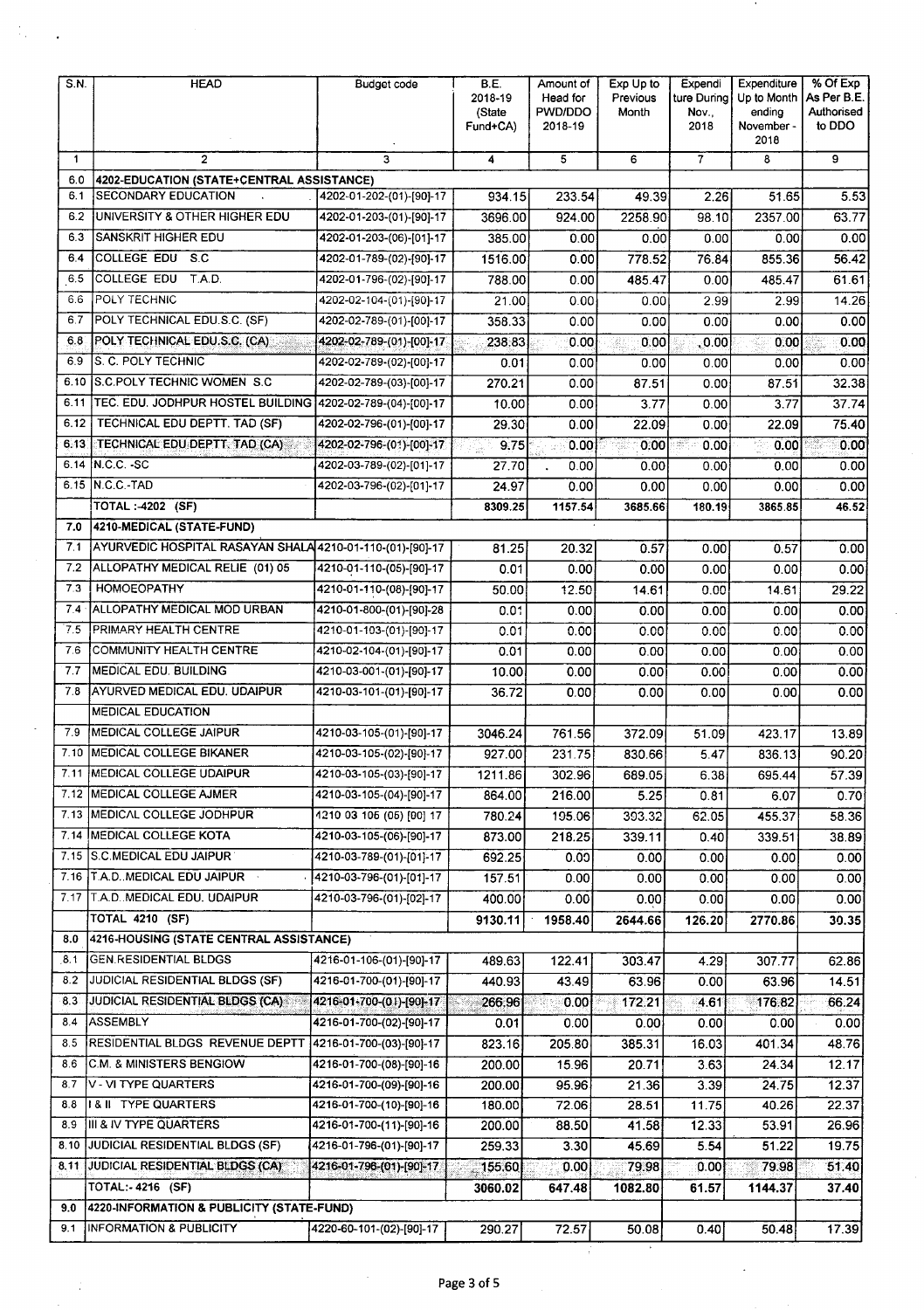| S.N.         | <b>HEAD</b>                                                      | <b>Budget code</b>       | B.E.                    | Amount of          | Exp Up to  | Expendi       | Expenditure          | % Of Exp    |
|--------------|------------------------------------------------------------------|--------------------------|-------------------------|--------------------|------------|---------------|----------------------|-------------|
|              |                                                                  |                          | 2018-19                 | Head for           | Previous   | ture During   | Up to Month          | As Per B.E. |
|              |                                                                  |                          | (State<br>Fund+CA)      | PWD/DDO<br>2018-19 | Month      | Nov.,<br>2018 | ending<br>November - | Authorised  |
|              |                                                                  |                          |                         |                    |            |               | 2018                 | to DDO      |
| $\mathbf{1}$ | $\overline{2}$                                                   | 3                        | $\overline{\mathbf{4}}$ | $\overline{5}$     | 6          | 7             | 8                    | 9           |
| 9.2          | <b>SPECIAL SCHEME S.C.</b>                                       | 4220-60-789-(01)-[90]-17 | 0.01                    | 0.00               | 0.00       | 0.00          | 0.00                 | 0.00        |
| 9.3          | $II. T. - T.A.D.$                                                | 4220-60-796-(01)-[90]-17 | 200.00                  | 0.00               | 35.04      | 0.00          | 35.04                | 17.52       |
|              | <b>TOTAL: 4220 (SF)</b>                                          |                          | 490.28                  | 72.57              | 85.12      | 0.40          | 85.52                | 17.44       |
| 10.0         | 4225 WELFARE OF SC/ST & OBC (STATE+CENTRAL ASSISTANCE)           |                          |                         |                    |            |               |                      |             |
| 10.1         | Demand No 51                                                     |                          |                         |                    |            |               |                      |             |
| 10.1.1       | <b>WELFARE OF SIC GIRLS HOSTEL(SF)</b>                           | 4225-01-789-(04)-[00]-17 | 500.00                  | 0.00               | 10.31      |               |                      |             |
| 10.1.2       | WELFARE OF SIG GIRLS HOSTEL(CA)                                  | 4225-01-789-(04)-[00]-17 | 0.01                    |                    |            | 0.00          | 10.31                | 2.06        |
|              | 10.1.3 CONST. OF SIC BOYS HOSTEL                                 | 4225-01-789-(05)-[00]-17 |                         | 0.00               | 0.00       | 0.00          | 0.00                 | 0.00        |
|              | 10.1.4 CONST. OF SIC BOYS HOSTEL (CA)                            | 4225-01-789-(05)-[00]-17 | 1197.44                 | 0.00               | 353.61     | 25.45         | 379.06               | 31.66       |
|              | 10.1.5 COLLEGE HOSTEL FOR S.C. (SF)                              | 4225-01-789-(08)-[00]-17 | 38.01                   | 0.00               | 7.54<br>85 | 0.00          | 7.54                 | 19.83       |
|              | 10.1.6 COLLEGE HOSTEL FOR S.C. (CA)<br>132                       |                          | 886.52                  | 0.00               | 66.76      | 3.94          | 70.70                | 7.98        |
|              | 10.1.7 HOSTELS NABARD YOJANA S.C.                                | 4225-01-789-(08)-[00]-17 | 297.85                  | 0.00               | 56.04      | 6.78          | 62.82                | 21.09       |
|              |                                                                  | 4225-01-789-(10)-[00]-17 | 50.00                   | 0.00               | 30.23      | 0.11          | 30.34                | 60.68       |
|              | 10.2   Demand No 30                                              |                          |                         |                    |            |               |                      |             |
|              | 10.2.1 HOSTELS B/G T.A.D.                                        | 4225-02-796-(20)-[02]-17 | 1750.00                 | 0.00               | 259.17     | 127.28        | 386.45               | 22.08       |
|              | 10.2.2 CONST. OF OFFICE BUILDING                                 | 4225-02-796-(20)-[10]-17 | 40.00                   | 0.00               | 0.00       | 0.00          | 0.00                 | 0.00        |
|              | 10.2.3 CONST. OF RELIGIOUS PLACES                                | 4225-02-796(20)-[28]-17  | 200.00                  | 0.00               | 0.00       | 0.00          | 0.00                 | 0.00        |
|              | 10.2.4 CONST. OF S.T. COLLEGE HOSTEL                             | 4225-02-796(20)-[29]-17  | 200.00                  | 0.00               | 0.00       | 0.00          | 0.00                 | 0.00        |
|              | 10.2.5 CONST. OF S.T. NABARD                                     | 4225-02-796(20)-[31]-17  | 0.01                    | 0.00               | 0.00       | 0.00          | 0.00                 | 0.00        |
|              | 10.2.6 CONST.OF MADA HOSTEL                                      | 4225-02-796(21)-[02]-17  | 160.00                  | 0.00               | 0.00       | 0.00          | 0.00                 | 0.00        |
|              | 10.2.7 CONST.OF RENOVATION DDO.                                  | 4225-02-796(22)-[02]-17  | 39.29                   | 0.00               | 0.00       | 0.00          | 0.00                 | 0.00        |
|              | 10.2.8 CONST. OF BOYS HOSTELS.                                   | 4225-02-796(27)-[01]-17  | 700.00                  | 0.00               | 228.27     | 1.40          | 229.67               | 32.81       |
|              | 10.2.9 CONST. OF HOSTEL BUILD FOR S. CGIRLS(CA)                  | 4225-02-796(27)-[02]-17  | 0.01                    | 0.00               | 0.00       | 0.00          | 0.00                 | 0.00        |
|              | 10.2.10 CONST. OF S.T. COLLEGE B/G (CA)                          | 4225-02-796(27)-[03]-17  | 0.01                    | 0.00               | 0.00       | 0.00          | 0.00                 |             |
|              | 10.2.11 CONST. OF S.T. NABARD                                    | 4225-02-796(27)-[04]-17  | 50.00                   | 0.00               | 13.29      | 0.00          | 13.29                | 0.00        |
|              | 10.3 Demand No 19                                                |                          |                         |                    |            |               |                      | 26.58       |
| 10.3.1       | CONST. OF BOYS HOSTEL BLDG OBC                                   | 4225-03-277-(01)-[90]-17 | 300.00                  | 0.00               | 1.94       | 0.00          | 1.94                 |             |
|              | 10.3.2 OBC HOSTES NABARD YOJANA                                  | 4225-03-277-(02)-[00]-17 | 150.00                  | 42.38              | 0.00       | 0.00          |                      | 0.65        |
|              | 10.4 Demand No 33                                                |                          |                         |                    |            |               | 0.00                 | 0.00        |
|              | 10.4.1 NEW HOSTELS DEV NARAIN                                    | 4225-03-800-(01)-[01]-17 | 2383.00                 | 0.00               |            |               |                      |             |
|              | 10.4.2 DEV NARAIN O.B.C. ADARSH HOSTELS 4225-03-800-(01)-[02]-17 |                          | 800.00                  | 200.00             | 13.81      | 0.00          | 13.81                | 0.58        |
|              | 10.4.3 DEV NARAIN I.T.I. RESIDENTIAL SCHOOL                      | 4225-03-800-(01)-[03]-17 |                         |                    | 314.35     | 14.00         | 328.36               | 41.04       |
|              | 10.4.4 DEV NARAIN RESID WOMEN COLLEGE                            | 4225-03-800-(09)-[01]-17 | 2000.00                 | 500.00             | 1877.16    | 0.06          | 1877.21              | 93.86       |
|              | 10.4.5 DEV NARAIN BOYS COLLEGE                                   | 4225-03-800-(09)-[02]-17 | 0.01                    | 0.00               | 0.00       | 0.00.         | 0.00                 | 0.00        |
|              | 10.4.6 MINORITY [MSDP]                                           | 4225-04-102-(01)-[01]-17 | 0.01                    | 0.00               | 0.00       | 0.00          | 0.00                 | 0.00        |
|              | 10.4.7 MINORITY BOYS HOSTELS                                     | 4225-04-800-(01)-[01]-17 | 1263.91                 | 0.00               | 0.00       | 0.00          | 0.00                 | 0.00        |
|              | 10.4.8 OFFICE MINORITY                                           |                          | 400.00                  | 0.00               | 0.00       | 0.00          | 0.00                 | 0.00        |
|              | <b>TOTAL: -4225</b>                                              | 4225-04-800-(01)-[03]-17 | 118.45                  | 0.00               | 0.00       | 0.00          | 0.00                 | 0.00        |
| 11.0         | (SF)<br>4235-SOCIAL SECURITY & WELFARE (STATE-FUND)              |                          | 13524.53                | 742.38             | 3232.47    | 179.03        | 3411.49              | 25.22       |
|              | 11.1 CHILD WELFARE (SF)                                          |                          |                         |                    |            |               |                      |             |
|              | 11.2 CHILD WELFARE (CA)                                          | 4235-02-102-(01)-[90]-17 | 660.00                  | 0.00               | 63.56      | 0.00          | 63.56                | 9.63        |
| 11.2         | WOMEN SELF ASSISTANCE GROUP BLDGS                                | 4235-02-102-(01)-[90]-17 | 264.00                  | 0.00               | 0.00       | 0.00          | 0.00                 | 0.00        |
|              |                                                                  | 4235-02-103-(09)-[00]-16 | 13.56                   | 3.39               | 0.00       | 0.00          | 0.00                 | 0.00        |
| 11.3         | WOMEN WELFARE(SAWIM-SIDHA)                                       | 4235-02-103-(10)-[00]-17 | 0.01                    | 0.00               | 0.00       | 0.00          | 0.00                 | 0.00        |
| 11.4         | MENTAL RETARDED WOMEN Child Home                                 | 4235-02-103-(11)-[00]-17 | 0.01                    | 0.00               | 0.00       | 0.00          | 0.00                 | 0.00        |
| 11.5         | NARI NIKETAN BHAWAN                                              | 4235-02-103-(12)-[00]-17 | 0.01                    | 0.00               | 0.00       | 0.00          | 0.00                 | 0.00        |
| 11.6         | RAJ. REHAB. INSTITUTE.                                           | 4235-02-103-(13)-[00]-17 | 400.00                  | 100.00             | 67.68      | 14.31         | 81.98                | 20.50       |
| 11.7         | BHIKSHA VRATI (BEGGER & UNWANTED)                                | 4235-02-800-(01)-[90]-17 | 0.01                    | 0.00               | 0.00       | 0.00          | 0.00                 | 0.00        |
| 11.8<br>11.9 | <b>REBARY &amp; MIGRATRY</b><br><b>OLD AGE PEOPLE HOME</b>       | 4235-02-800-(02)-[90]-17 | 500.00                  | 125.00             | 67.95      | 0.00          | 67.95                | 13.59       |
|              | 11.10 NAVEEN JEEWAN HOSTELS                                      | 4235-02-800-(04)-[00]-17 | 0.01                    | 0.00               | 0.00       | 0.00          | 0.00                 | 0.00        |
|              | 11.11 YAUDH VIDHVA HOSTELS                                       | 4235-02-800-(06)-[00]-17 | 0.01                    | 0.00               | 0.00       | 0.00          | 0.00                 | 0.00        |
|              | 11.12 SAINIK VISHRAM GRAH                                        | 4235-60-800-(01)-[01]-17 | 80.00                   | 20.00              | 2.52       | 0.00          | 2.52                 | 3.15        |
|              | TOTAL:- 4235 (SF)                                                | 4235-60-800-(01)-[02]-17 | 139.07                  | 34.77              | 23.48      | 0.92          | 24.40                | 17.54       |
| 12.0         | 4250-OTHER SOCIAL & OTHER COMMUNITY CENTER (STATE-FUND)          |                          | 2056.69                 | 283.16             | 225.19     | 15.22         | 240.41               | 11.69       |

 $\ddot{\phantom{a}}$ 

 $\bar{\star}$ 

 $\hat{\mathcal{E}}$